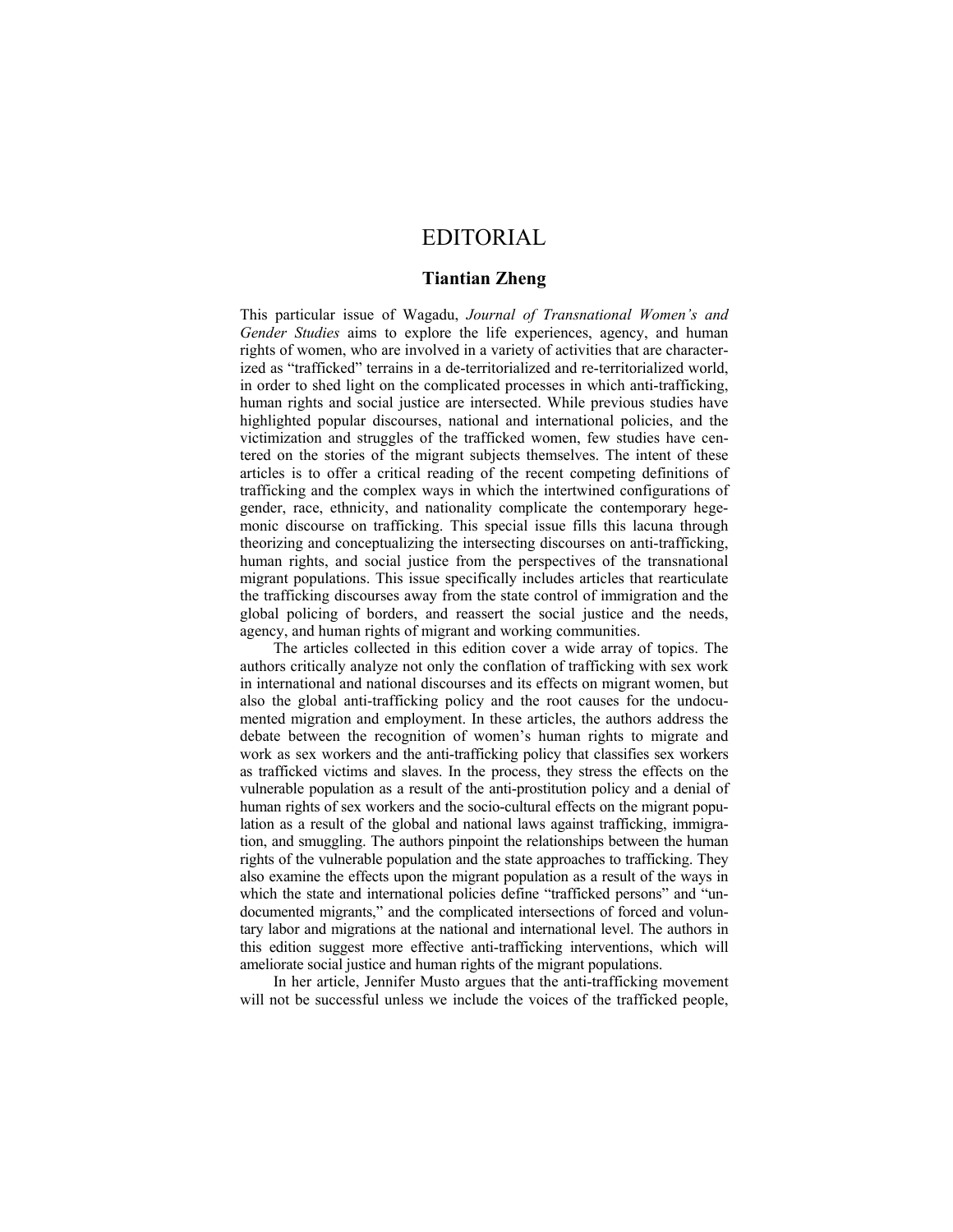and the government changes its position on trafficking. Musto contends that the U.S. government's position on trafficking directly influences the organization and leading ideology of NGOs. She explores how such policies have contributed to the asymmetrical power relations between NGO staff and the clients, and restrained the efficacy of the anti-trafficking movement.

Musto points out that because NGOs depend upon federal funding, organizations that accept sex work as a legitimate profession or argue against the conflation of voluntary prostitution with trafficking potentially run the risk of losing their funding. To ensure funding, NGOs must align their internal policies with the views of the U.S. government by claiming that all forms of prostitution are exploitative, equivalent of "sexual slavery," and are a "gateway" to trafficking. Musto contends that such a biased and narrow definition of trafficking influences their identification practices, as they provide shelters to the involuntary trafficked persons and arrest the voluntary migrants.

Through investigating the history, organizational structure, and program offerings of a local NGO in Los Angeles, Musto argues that the organization fails to include trafficked persons' participation in the anti-trafficking movement. Since NGOs cannot use the U.S. government funds to promote or advocate the legalization or regulation of prostitution as a legitimate form of work, it prevents the staff from having any dialogues or developing any programs with clients who have worked voluntarily in the sex industries. Within this funding culture of fear, the staff feels obligated to exclude clients who may voluntarily choose sex work for survival.

Musto further observes that there is a power hierarchy between the staff and the clients, as the staff has greater access to power and decision making, whereas the clients – the trafficked persons – are compelled to participate in programs where they are allowed little, if any, input. She concludes that the current funding pressures and power structure in NGOs have seriously curtailed the participation of trafficked persons in the anti-trafficking movement. She advocates that we should include the trafficked persons in the antitrafficking movement, and rethink strategies and tactics that can help build upon trafficked persons' experiences and expertise.

Sholeh Shahrokhi's article focuses on the specific social/cultural conditions in which young Iranian women and children are transported into the underground prostitution circles of the Gulf-states. Her paper aims to draw scholarly attention to the cultural context surrounding sex trafficking in Iran.

Shahrokhi points out that despite the substantial role of poverty in the formation of sex-commerce and human-trafficking, the complexities of historical cultural values, attitudes, and practices towards sex deserve serious consideration. She explores how the history of polygamous practices, social construction of the Harem, and the sexual slave-markets in Iran have contributed to the formation of sexual meanings and the current attitudes toward bartering of the body.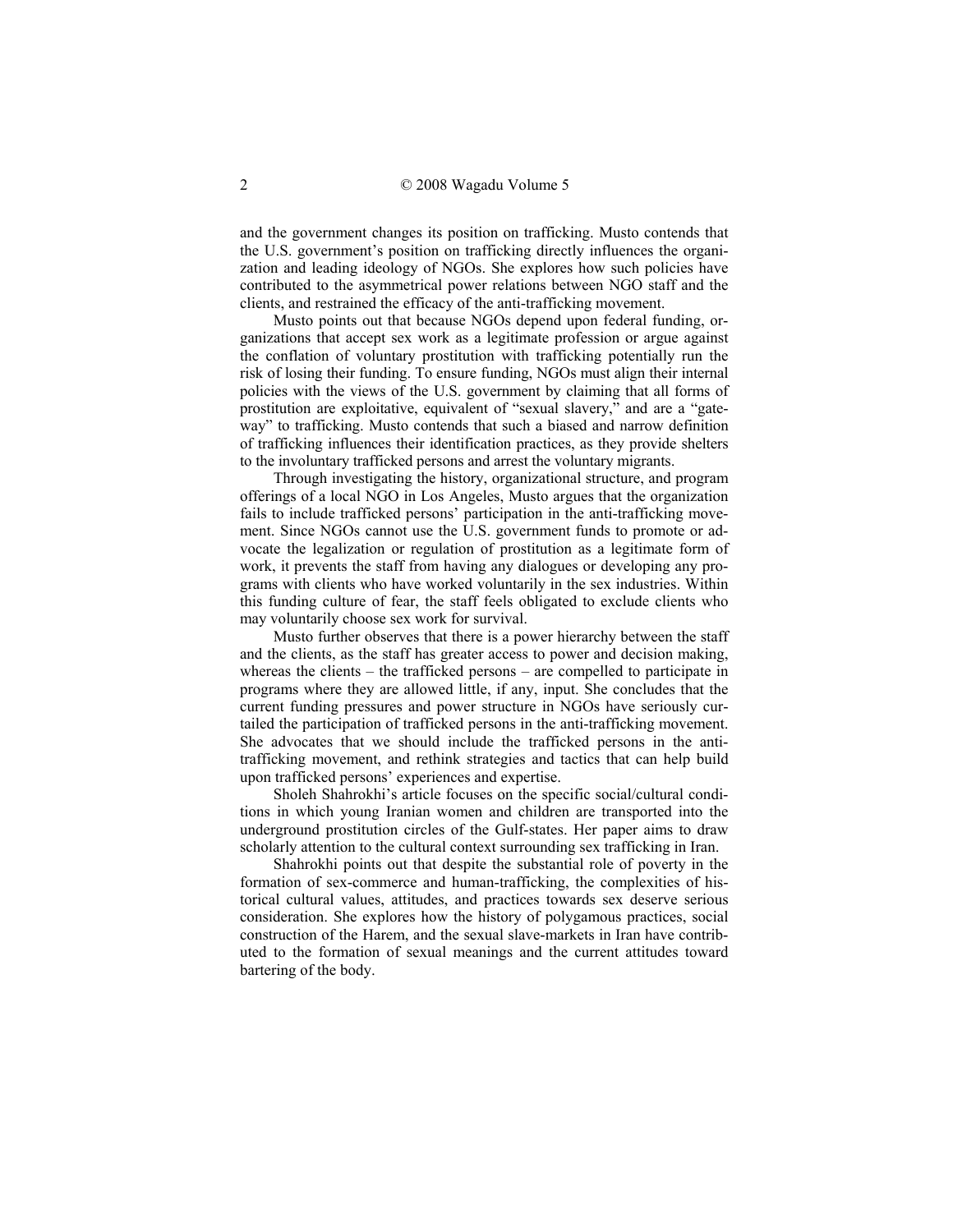Shahrokhi states that while the sex traffickers in the Persian Gulf area are beginning to receive some attention from the international human rights activists, there is little attempt to improve the attitudes and life-styles of the families where the flights begin. She contends that we have to pay heed to the socio-cultural context where it becomes plausible for sex-trafficking to thrive. She argues that although economic misfortune often determines the fate of young women, gender double standards cut across social classes in Iran and the tradition of sex-slavery has endured since an antiquated era. As she observes, within Shiite Islam and the Iranian adaptation of the faith, the institutionalism of temporary marriages or sigheh has legitimized marketing and bartering of the body. Prior to marriage and especially among crowded families, daughters assume their domestic role in cooking and caring for the family at a very young age.

Shahrokhi asserts that new trends of sex-trade in the Gulf region have emerged out of an accelerating poor economy for a majority of people in Iran, impoverished living situations, and a failure to educate the public about the value and rights of women. In addition, mass-migrations caused by a constellation of political revolutions and war, resurgence of religious fundamentalism, and the return of traditional cultural values towards gender provide a new niche for sex-trade to go underground and for new money to be poured into its industry.

Shahrokhi concludes that, to confront the growth of sex-trade, we have to increase our awareness and possible collaborations with the powerful industry that responds to this market, and, at the same time, contest the local traditions and sexually violent views of women that persist in the region as a breeding ground for human trafficking and underground sex trade endeavors.

Sine Plambech's article is based upon the ethnographic fieldwork conducted with a group of Thai women and Danish men in northwest rural Denmark. By placing these women's own perspectives at the centre of the analysis, Plambech's article seeks to debunk the victim-script of the mail order bride discourse on transnational marriages between Thai women and European men.

Plambech uses the ethnographic accounts to critique the existing discourse that categorizes mail order brides as victims of illegal trafficking and violence. While the anti-trafficking organizations often cite mail order brides as a target group, Plambech points out that the Thai brides are neither commodities nor victims. Their individual motives for transnational marriage include freedom from harsh working conditions, freedom from Thai gender roles, and their preconceived ideas about Danish men. According to Plambech, these women, are far from victims, and are independent and resourceful. As she demonstrates, instead of being trafficked into Denmark, the Thai women met their husbands via local women and men who were already married to a Danish husband or Thai woman, and they communicated prior to meeting through letters.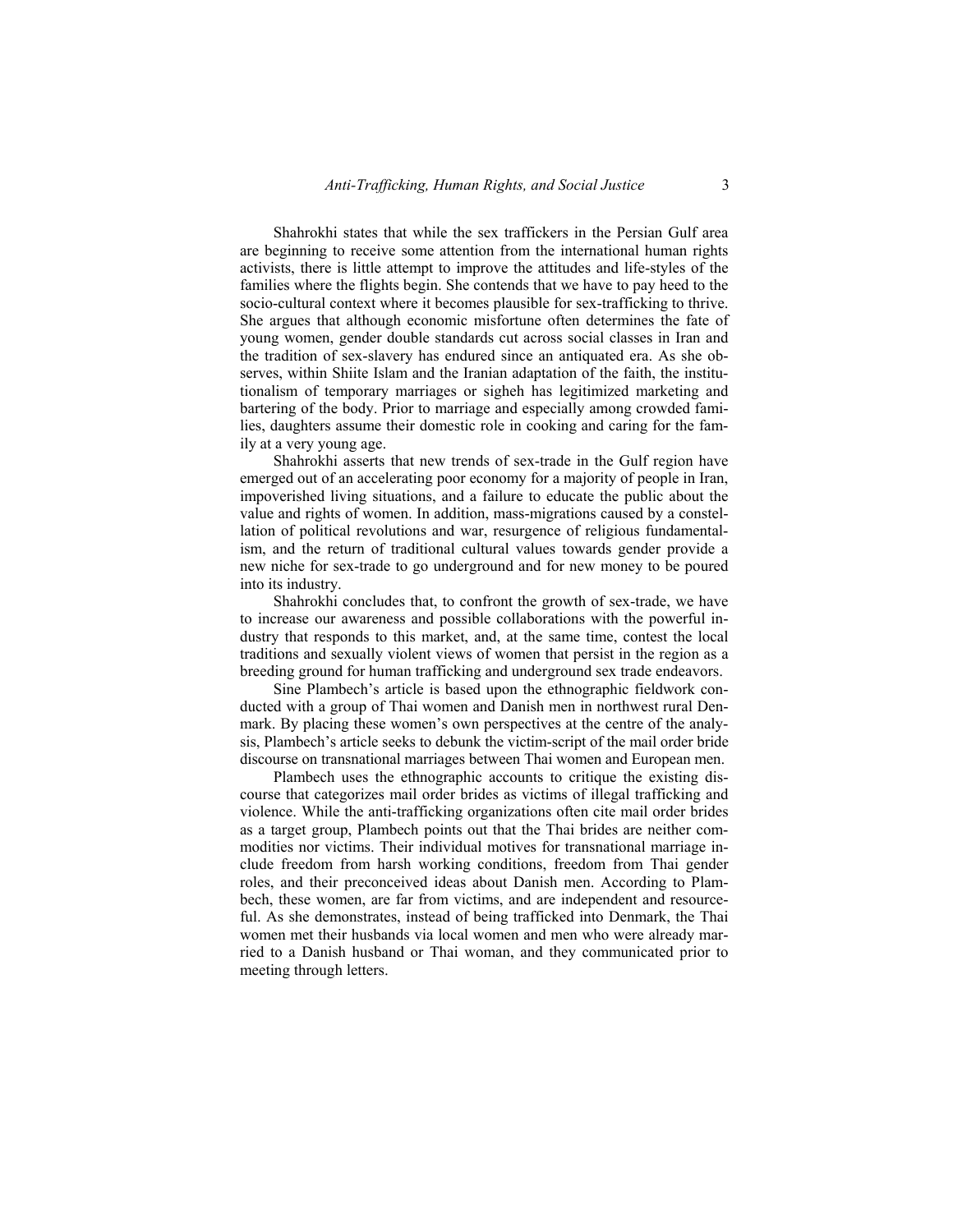Plambech observes that anti-trafficking organizations do not distinguish between groups of migrant women, prostitutes, sex slaves, housekeepers, and mail order brides, and lump them all together as victims of trafficking. She points out that the uncritical linking of mail order brides to trafficking ignores the women's participation in the transnational migration, their contribution to a global remittance and care economy, and the women's ability to make rational decisions.

In contrast to the existing discourse that represents the mail order brides as a vulnerable group without a social network in Denmark or ties to their country of origin, Plambech argues that the Thai women in her study have both a social network and connections with their families in Thailand. As she illustrates, through migrating and regularly remitting money to Thailand, these brides become part of "an alternative global circuit," connecting their country of origin with their country of residence.

Leah Briones' article also critiques the anti-trafficking discourse that revolves around victimisation, agency, and rights. She argues that these concepts help legitimize receiving countries' border control, rather than protecting the livelihood of migrant workers. Drawing on the experiences of Filipina domestic workers in Paris and Hong Kong, Briones uses Nussbaum's Capabilities Approach to debunk the current anti-trafficking discourse.

Briones' research on domestic workers from the Philippines in Paris and Hong Kong shows that it is the question of capability (what she is actually able to do and be) rather than rights (what she is entitled to do and be) with which these workers are most immediately concerned. She concludes that the rights-based initiatives should foreground capability as the political goal. Briones criticizes the feminists' "victim/agent" script, and argues that having rights is not necessarily conducive to practices of agency when the agent is constrained. Briones interviewed twenty-four migrant workers to study the nature of these constraints, and discovered that the workers believed that the abuse and violence in the work are "natural to making money." Briones argues that their belief arises from the structural constraints, i.e., their material conditions and survival needs of their families back home. She observes that access to livelihood resources is an important measure of the capability of their agency. Briones argues that we should not frame their situation in the anti-trafficking discourse of victim vs. agents. Protecting their human rights does not guarantee them livelihood, yet protecting their livelihood creates the opportunity to secure their human rights.

Tiantian Zheng's paper is based upon over twenty months of fieldwork between 1999 and 2002 in Dalian. Zheng discusses the adverse effect upon sex workers of China's abolitionist policy that focuses on forced prostitution and launches anti-trafficking campaigns. As she demonstrates, the state's anti-trafficking campaigns lead to a violent working environment for the karaoke bar hostesses, as the hostesses are more exposed to violence by clients, policemen, madams, government officials, and bar waiters. Zheng also